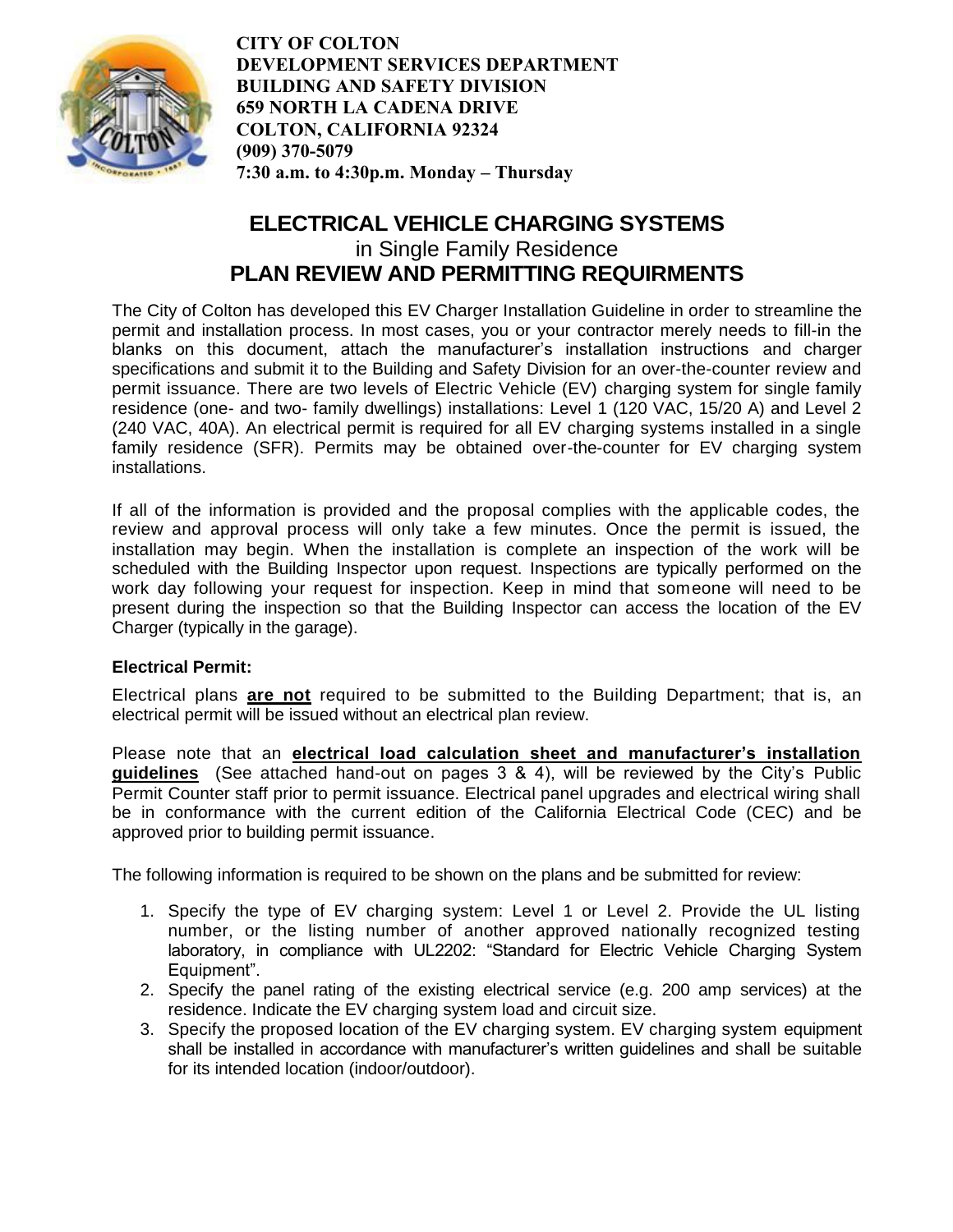

# **ELECTRICAL VEHICLE CHARGING SYSTEM INSTALLED IN SINGLE FAMILY RESIDENCE**

#### **PLAN REVIEW and PERMITTING REQUIRMENTS**  *(NO DEVELOPMENT APPLICATION PROCESS (DAP) REQUIRED BY PLANNING DEPARTMENT)*

## *THIS SECTION TO BE COMPLETED AT THE PERMIT COUNTER BY THE INSTALLING CONTRACTOR*

## **Equipment & Project information**

| Contractor's Contact Information: ________________             |                     |  |
|----------------------------------------------------------------|---------------------|--|
|                                                                | yes no              |  |
| Manufacturer installation guide is attached to site/floor plan | ________yes______no |  |

## **Electrical Requirements:**

| Size of Existing Service?                |     | AMPS. |
|------------------------------------------|-----|-------|
| New Service Req                          | ves | no    |
| <b>Dedicated Electrical Circuit?</b>     | ves | no.   |
| Minimum Circuit Ampacity Rating?         |     | AMPS. |
| Outlet installed within 12" of the unit? | ves | no.   |

### **Installation Requirements:**

| Location of Unit                | Indoors Outdoors |              |
|---------------------------------|------------------|--------------|
| Setback from Property Line      |                  |              |
| Unit is protected from rain     | ves              | no.          |
| Vehicle Protection Reg'd        |                  | yes<br>no no |
| How is protection accomplished? |                  |              |

#### *THIS SECTION TO BE COMPLETED IN THE FIELD BY THE INSTALLING CONTRACTOR AND GIVEN TO THE BUILDING INSPECTOR FOR FINAL INSPECTION*

## **NOTE:** Before leaving the site, installer must instruct the user in the proper operation of PEV unit.

|                  | Is Unit is installed per the manufacturer's installation guide | ves |  |
|------------------|----------------------------------------------------------------|-----|--|
| If not, explain: |                                                                |     |  |

Signature of installer: \_\_\_\_\_\_\_\_\_\_\_\_\_\_\_\_\_\_\_\_\_\_\_\_\_\_\_\_\_\_\_\_\_\_\_\_\_\_\_\_\_\_\_\_\_\_\_

Print Name: \_\_\_\_\_\_\_\_\_\_\_\_\_\_\_\_\_\_\_\_\_\_\_\_\_\_\_\_\_\_

License No.:\_\_\_\_\_\_\_\_\_\_\_\_\_\_\_\_\_\_\_\_\_\_\_\_\_\_\_\_\_\_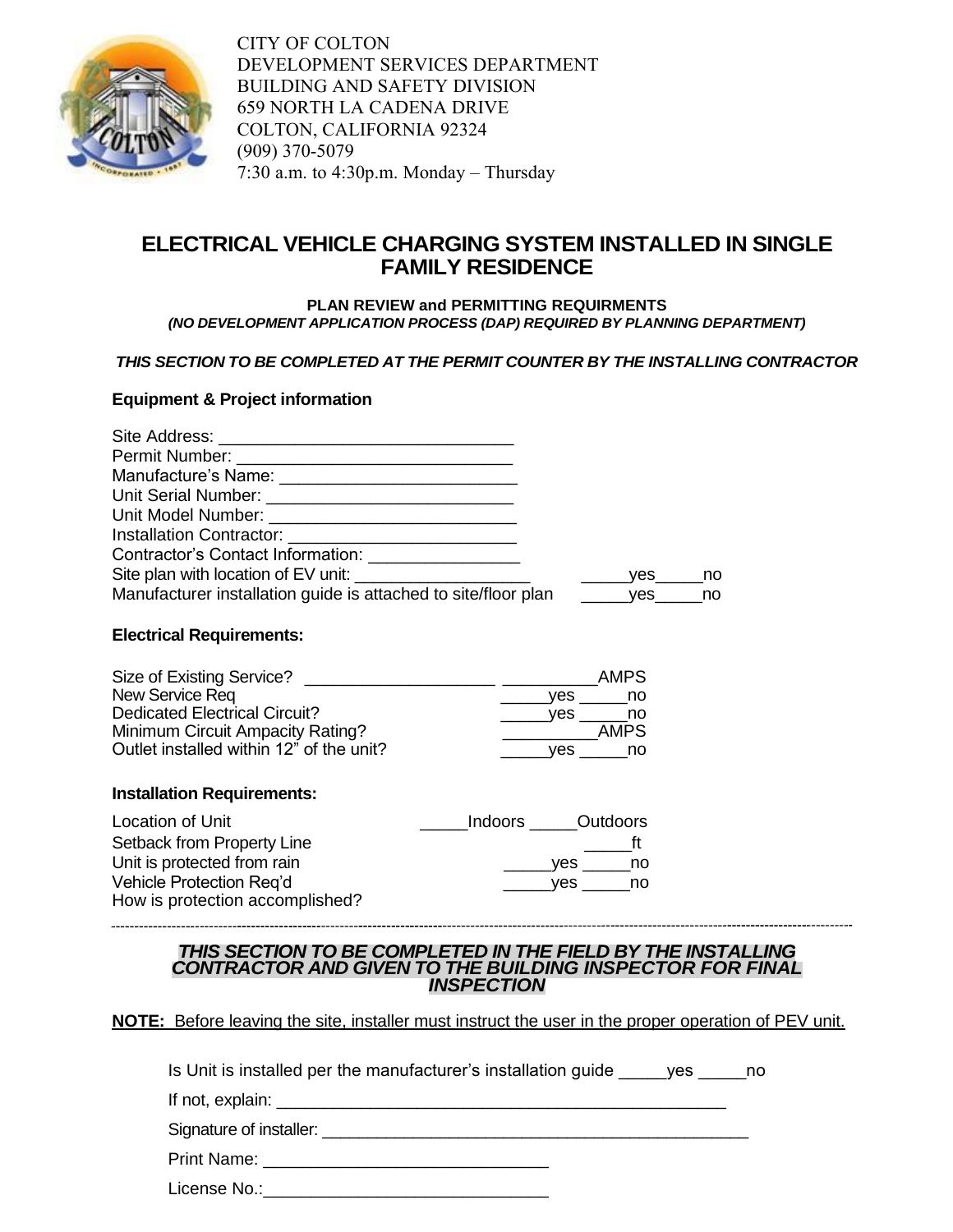

### **LEVEL 2 ELECTRIC VEHICLE CHARGER – SERVICE LOAD CALCULATION**

**INSTRUCTIONS:** Review the list of electrical loads in the table below and check all that exist in the home (don't forget to include the proposed Level 2 EV Charger). For each item checked fill-in the corresponding "Watts Used" (refer to the "Typical Usage" column for wattage information). Add up all of the numbers that are written in the "Watts Used" column. Write that number in the "Total Watts Used" box at the bottom of the table and proceed to the next page.

#### *(Loads shown are rough estimates; actual loads may vary- for a more precise analysis, use the nameplate ratings for appliances and other loads and consult with a trained electrical professional.)*

| <b>∕Check</b><br>All<br><b>Applicable</b><br>Loads | <b>Description of Load</b>                              | <b>Typical Usage</b>                    | <b>Watts Used</b> |
|----------------------------------------------------|---------------------------------------------------------|-----------------------------------------|-------------------|
|                                                    | <b>GENERAL LIGHTIING AND RECEPTACLE OUTLET CIRCUITS</b> |                                         |                   |
| $\boldsymbol{I}$                                   | Multiply the Square Footage of the<br>House X 3         | 3 watts/sq. ft.                         |                   |
|                                                    | <b>KITCHEN CIRCUITS</b>                                 |                                         |                   |
|                                                    | Kitchen circuits                                        | 3,000 watts                             | 3,000             |
|                                                    | Electric oven                                           | 2,000 watts                             |                   |
|                                                    | Electric stove top                                      | 5,000 watts                             |                   |
|                                                    | Microwave                                               | 1,500 watts                             |                   |
|                                                    | Garbage disposal under kitchen sink                     | 1,000 watts                             |                   |
|                                                    | Automatic dishwasher                                    | 3,500 watts                             |                   |
|                                                    | Garbage compactor                                       | 1,000 watts                             |                   |
|                                                    | Instantaneous hot water at sink                         | 1,500 watts                             |                   |
|                                                    | <b>LAUNDRY CIRCUIT</b>                                  |                                         |                   |
| $\mathbf{Z}$                                       | Laundry circuit                                         | 1,500 watts                             | 1,500             |
|                                                    | Electric clothes dryer                                  | 4,500 watts                             |                   |
|                                                    | <b>HEATING AND AIR CONDITIONING CIRCUITS</b>            |                                         |                   |
|                                                    | Central heating (gas) and air                           | 6,000 watts                             |                   |
|                                                    | Window mounted A/C                                      | 1,000 watts                             |                   |
|                                                    | Whole-house or attic fan                                | 500 watts                               |                   |
|                                                    | Evaporative cooler                                      | 500 watts                               |                   |
|                                                    | <b>OTHER ELECTRICAL LOADS</b>                           |                                         |                   |
|                                                    | Electric water heater (storage                          | 4,000 watts                             |                   |
|                                                    | Electric tankless water heater                          | 15,000 watts                            |                   |
|                                                    | Swimming pool or spa                                    | 3,500 watts                             |                   |
|                                                    | Other (describe):                                       |                                         |                   |
|                                                    | Other:                                                  |                                         |                   |
|                                                    | Other:                                                  |                                         |                   |
|                                                    |                                                         | <b>ELECTRIC VEHICLE CHARGER CIRCUIT</b> |                   |
|                                                    | Level 2 Electric Vehicle Charger rating**               |                                         |                   |

*(Add-up all of the watts for the loads you have checked***/) TOTAL WATTS USED**

*\*\*Use name plate rating of all the watts or calculate as: (Ampere rating of circuit X 240 volts = Watts)*